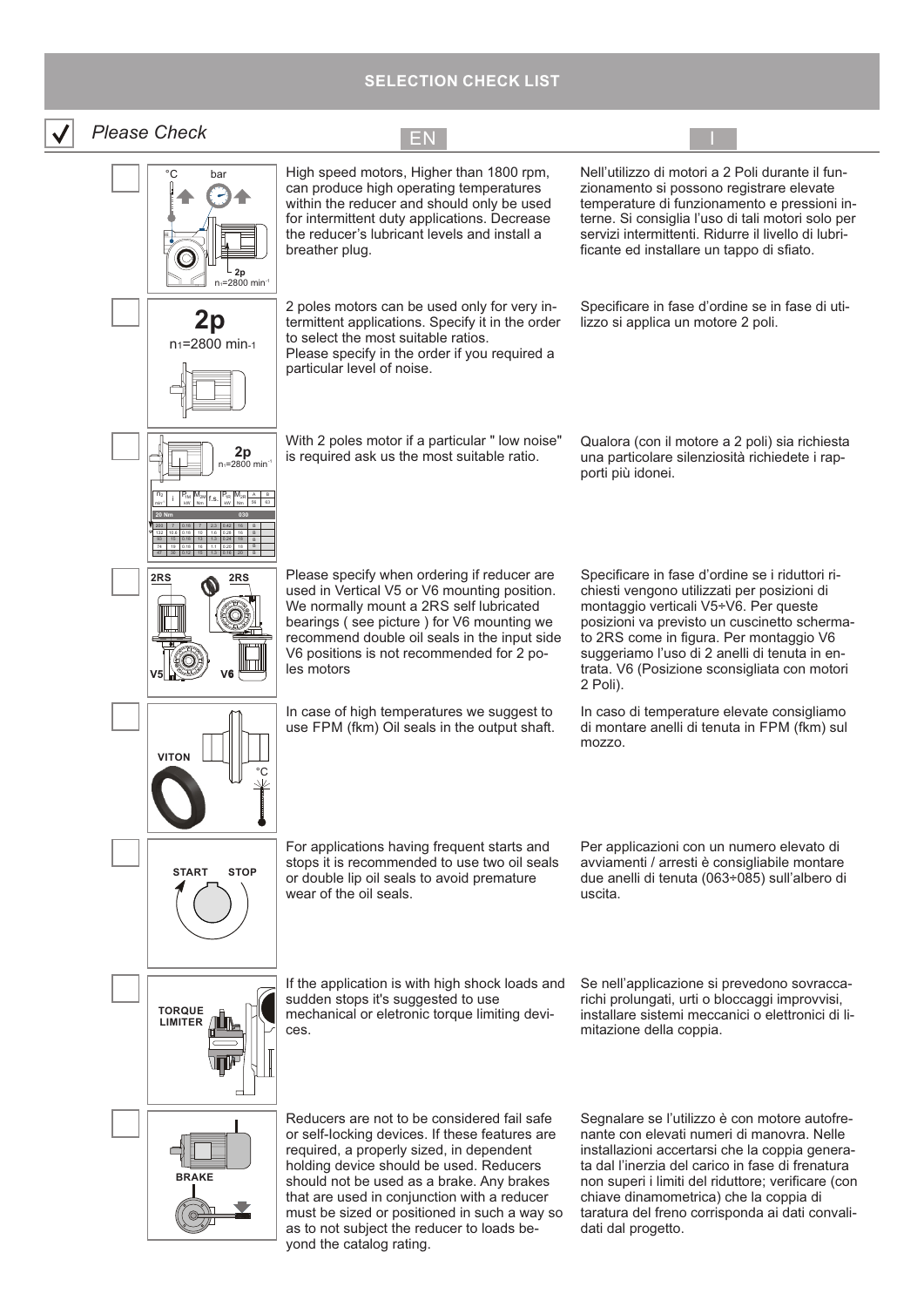# **SELECTION CHECK LIST**

| <b>Please Check</b>                            |                                                                                                                                                                   |                                                                                                                                                                                                         |
|------------------------------------------------|-------------------------------------------------------------------------------------------------------------------------------------------------------------------|---------------------------------------------------------------------------------------------------------------------------------------------------------------------------------------------------------|
|                                                | Specify when ordering if you require particu-<br>lar low noise level.                                                                                             | Segnalare in fase d'ordine se sono richiesti<br>particolari livelli di rumorosità.                                                                                                                      |
|                                                | For very heavy radial load, additional output<br>shaft support may be required to prevent<br>premature bearing failure or shaft breakage<br>from bending fatigue. | In applicazioni con un carico radiale molto<br>elevato si consiglia di prevedere un supporto<br>supplementare sull'albero per impedire<br>l'usura prematura del cuscinetto o la rottura<br>dell'albero. |
| <b>ATTENTION</b><br><b>Prior Authorization</b> | It's compulsory to request HYDRO-MEC<br>authorization to use our gearboxes when<br>the units are used in a man lift or people<br>moving devices.                  | E' obbligatorio richiedere in fase d'ordine la<br>autorizzazione scritta per usare i nostri ridut-<br>tori in applicazioni che possono coinvolgere<br>delle persone.                                    |
|                                                | Please do not clean oil seals with high<br>pressure water directly or seals may<br>loose after short time.                                                        | Si prega di non pulire direttamente anelli di<br>tenuta e guarnizioni con acqua ad alta<br>pressione, in tal caso il riduttore potrebbe<br>perdere dopo poco tempo.                                     |

 $\boxed{\underline{\mathbf{v}}}$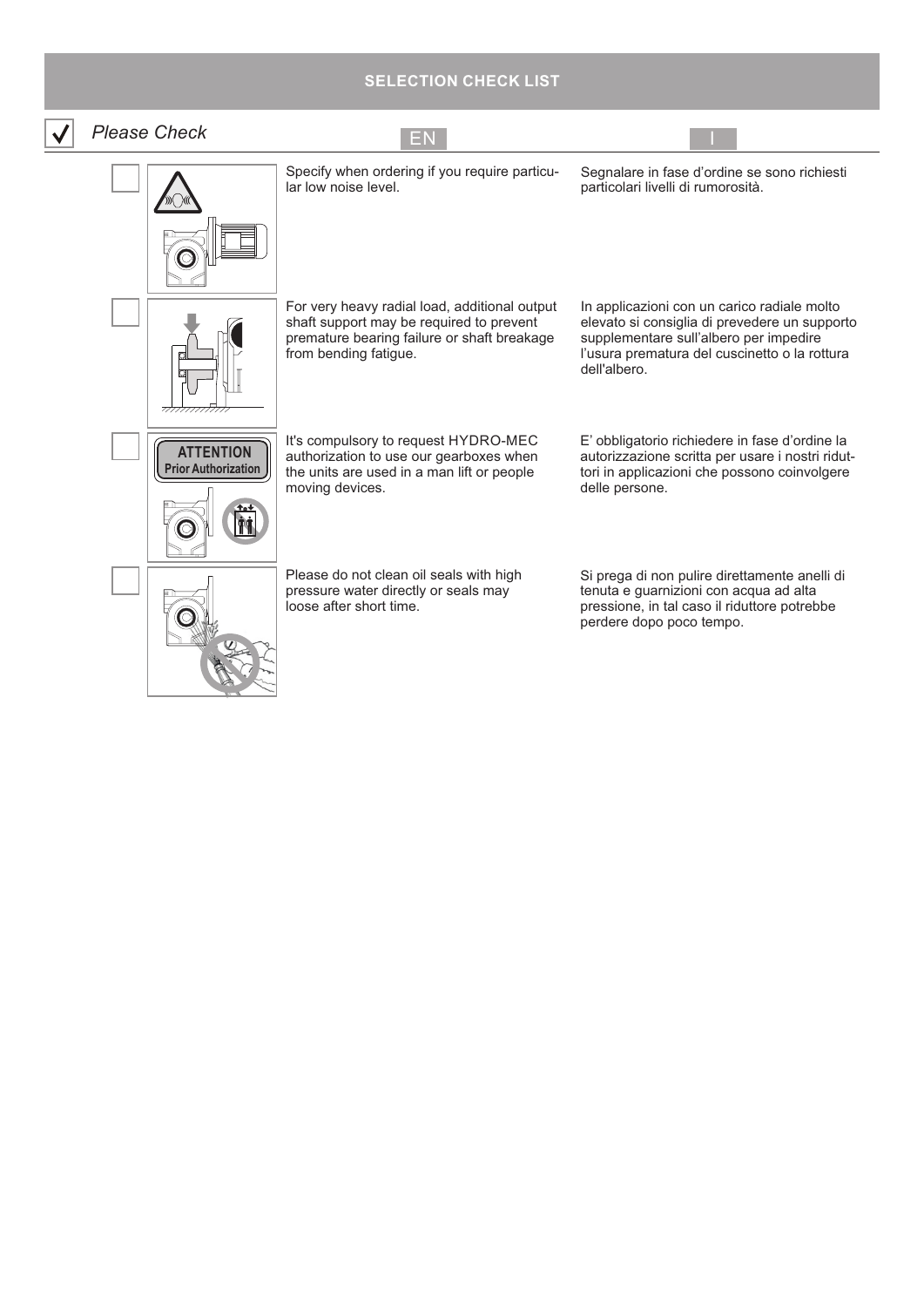#### **INSTALLATION CHECK LIST**

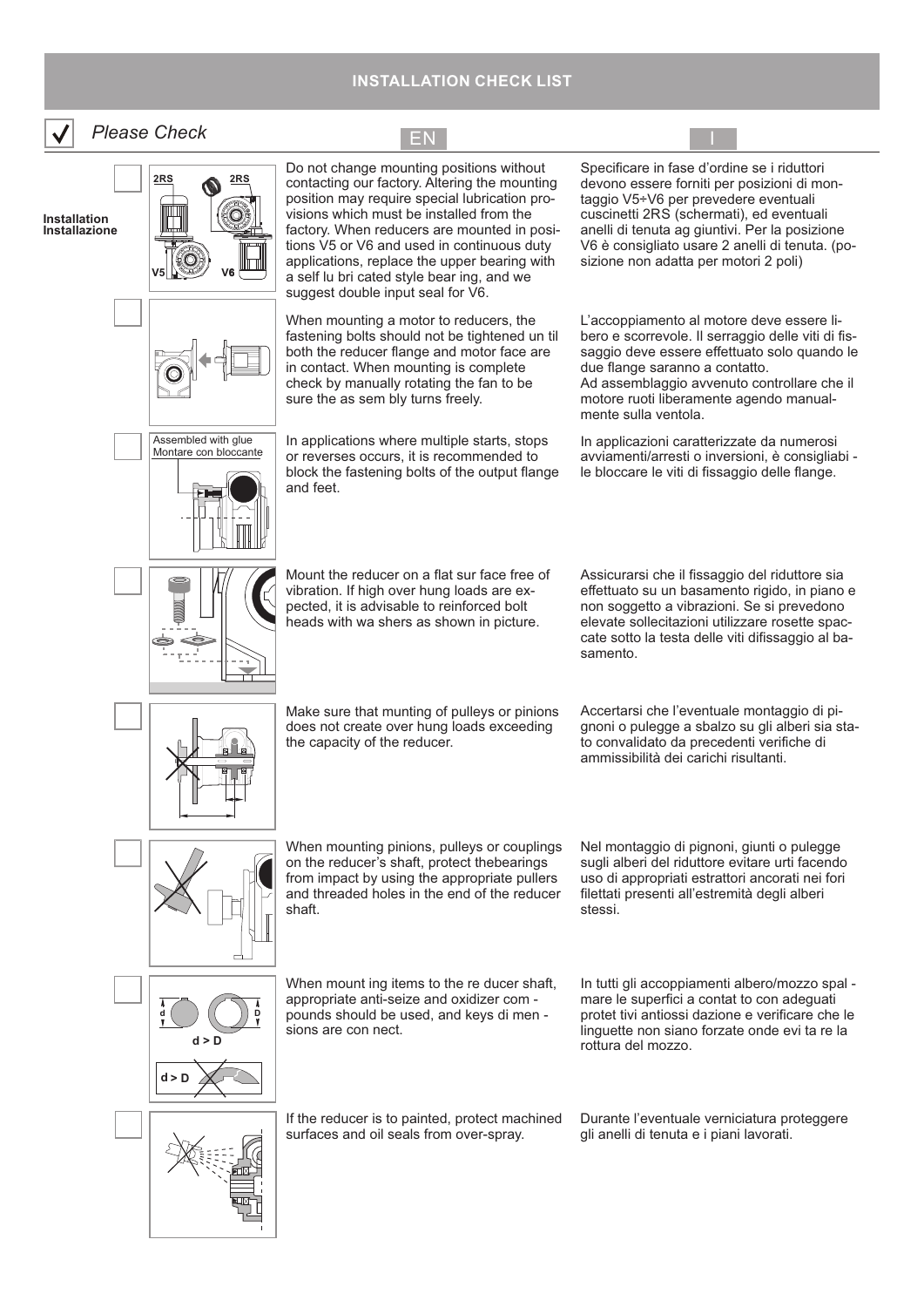### **INSTALLATION CHECK LIST**

| <b>Please Check</b>                                                                                                                          | EN                                                                                                                                                                                                                                                                                                                                       |                                                                                                                                                                                                                                                                             |
|----------------------------------------------------------------------------------------------------------------------------------------------|------------------------------------------------------------------------------------------------------------------------------------------------------------------------------------------------------------------------------------------------------------------------------------------------------------------------------------------|-----------------------------------------------------------------------------------------------------------------------------------------------------------------------------------------------------------------------------------------------------------------------------|
|                                                                                                                                              | When installed out doors, make sure protec-<br>tion is provided from atmospheric elements.                                                                                                                                                                                                                                               | Per riduttori installati all'esterno prevedere<br>opportune protezioni contro gli agenti atmo-<br>sferici e l'irraggiamento diretto.<br>Per installazioni in ambienti umidi adottare<br>adeguate protezioni sulle superfici lavorate<br>del riduttore.                      |
|                                                                                                                                              | Make sure there is sufficient space between<br>any obstructions and the motor's air intake<br>area to provide adequate cooling for the mo-<br>tor.                                                                                                                                                                                       | Lasciare fra il copriventola del motore e<br>l'eventuale parete uno spazio sufficiente a<br>garantire il passaggio dell'aria di raffredda-<br>mento.                                                                                                                        |
|                                                                                                                                              | For very heavy radial load, additional output<br>shaft support may be required to prevent<br>premature bearing failure or shaft breakage<br>from bending fatigue.                                                                                                                                                                        | In applicazioni con un carico radiale molto<br>elevato si consiglia di prevedere un supporto<br>supplementare sull'albero.                                                                                                                                                  |
| <b>ACAUTION</b>                                                                                                                              | The system of connected rotating parts must<br>be free from critical speed, torsional or other<br>type vibration, no matter how induced. The<br>responsibility for this system ananlysis lies<br>with the purchaser of the speed reducer.                                                                                                | Il collegamento delle parti in rotazione deve<br>essere esente da qualsiasi tipo di torsione o<br>di vibrazione dovuta alla velocità.                                                                                                                                       |
| ,,,,,,,,, <del>,,,,,,,,,,,,,,,,,,,</del>                                                                                                     | Check shaft and coupling alignment. Check<br>proper coupling gap before to lock all foun-<br>dation bolts that should be routinely checked.                                                                                                                                                                                              | Si consiglia di controllare l'allineamento delle<br>parti in rotazione (collegamenti, alberi etc.)<br>prima della messa in funzione del riduttore e<br>periodicamente controllare il fissaggio dei<br>bulloni di collegamento.                                              |
| $\triangle$ CAUTION<br><del>//////////////////</del> //                                                                                      | For safety, Buyer or User should provide<br>protective guards over all shaft extensions<br>and any moving apparatus mounted<br>thereon. The User is responsible for<br>checking all applicable safety codes in his<br>area and providing suitable guards. Failure<br>to do so may result in bodily injury and/or<br>damage to equipment. | Per la sicurezza, il compratore o l'utente do-<br>vrebbero prevedere delle protezioni sopra<br>tutti gli alberi e tutti gli apparecchi messi in<br>rotazione montati sul riduttore.                                                                                         |
| CHECK!<br>$\sqrt{\lambda^{\text{top}}/\lambda^{\text{top}}}$<br>Amperage<br><b>Mounting</b><br><b>Positions</b><br>Service<br><b>Factors</b> | Test run the first unit to verify proper opera-<br>tion.                                                                                                                                                                                                                                                                                 | Si consiglia di eseguire un chek-up di prova<br>prima della messa in funzione per assicurare<br>un funzionamento adeguato, controllando la<br>Potenza Assorbita.                                                                                                            |
| COVER<br>МОТ<br>YES                                                                                                                          | In case of high loads do not fix the gearbox<br>on its side cover (FB). It is recommended<br>infact to use the opposite side as, in such a<br>way, the gearbox fixing is carried out directly<br>on the housing in a safer way.                                                                                                          | In applicazioni con presenza di sovraccarichi<br>non è consigliabile fissare il riduttore sul co-<br>perchio laterale.<br>E' preferibile utilizzare il lato opposto al co-<br>perchio perchè il fissaggio viene effettuato<br>di rettamente sulla cassa in modo più rigido. |